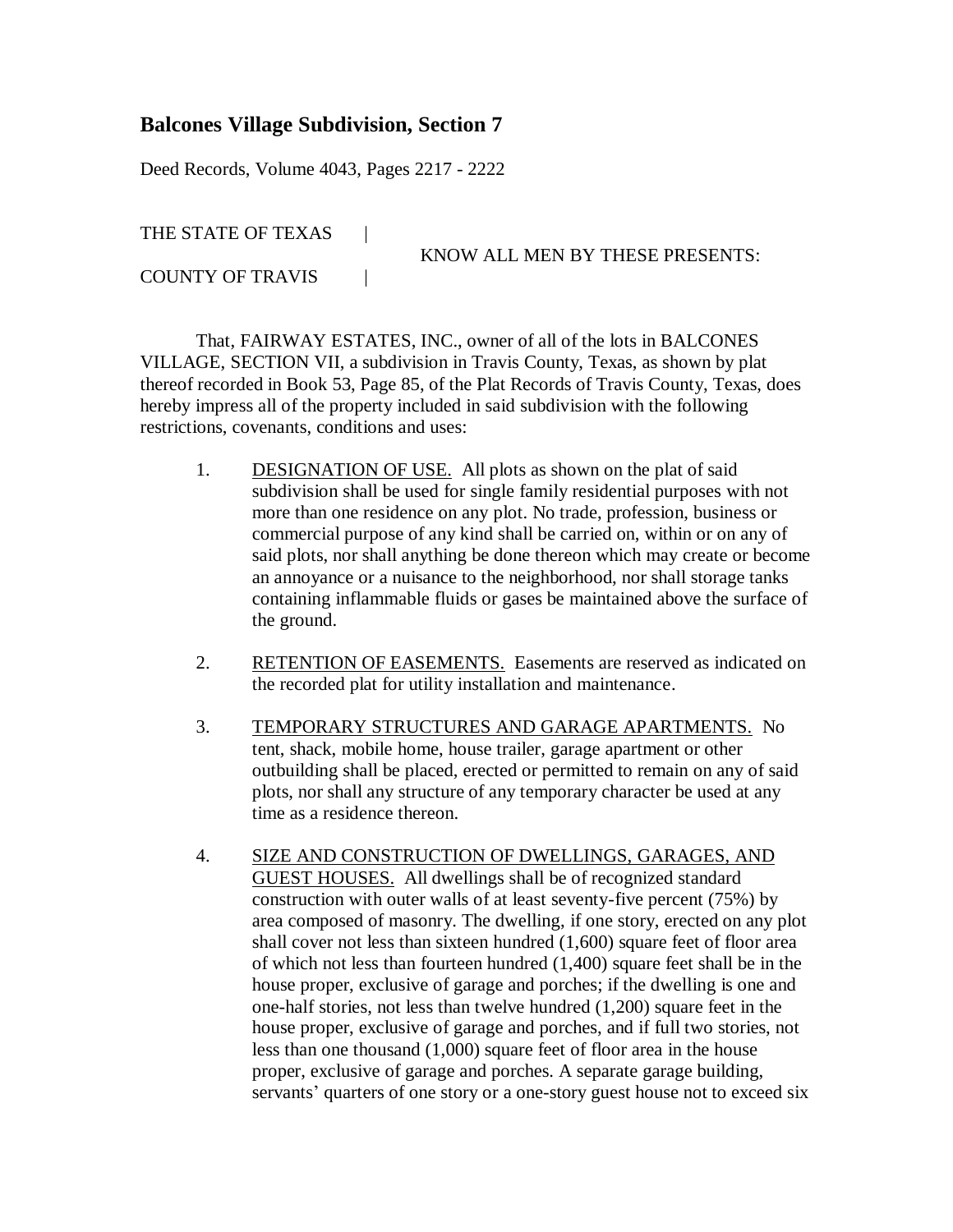hundred (600) square feet of floor area will be permitted provided that such structure or structures be attached to the main residence by common wall or by a covered passage way, and the outer walls of such structure be the same construction and percentage by area of masonry as the main dwelling; provided that all such garages shall not front or have the automobile passage opening face the front of the plot and the main dwelling be substantially completed prior to erection of such structures and provided further that all other restrictions, covenants, conditions and uses herein are complied with.

- 5. MINIMUM PLOT SIZE. No structure shall be erected or placed on any plot which plot has an average width of less than eighty (80) feet, nor shall any plot be re-subdivided into plots facing a side street, or into plots any one of which shall have a width of less than eighty (80) feet at the front property line. For the purpose of these restrictions, a "plot" shall consist of a lot or lots having contiguous frontage and an average width of not less than eighty (80) feet. Notwithstanding the foregoing, any plot as now subdivided and delineated on the plat of said subdivision shall be considered a plot.
- 6. SET-BACK, FRONT LINE AND REAR LINE. No structure shall be located or erected on any plot nearer to the front plot line than as indicated by the "building line" shown on the recorded plat of said subdivision, nor nearer than five (5) feet to any side plot line except that the total combined set-back from both sides shall in no event be less than fifteen (15) feet nor nearer than thirty-five (35) feet to the rear plot line unless first approved by the architectural committee.
- 7. ORNAMENTAL STRUCTURES, FENCES, WALLS AND APPURTENANCES. No wire type fence of any description shall be permitted to be erected or maintained on any plot nor shall any fence, wall or hedge be maintained forward of the front wall line of the respective dwelling except retaining walls of not over six (6) inches above plot grade.

Ornamental structures, fences and walls are permitted subject to approval in writing of the architectural committee referred to under Paragraph No. 8.

No radio or television or guy wires shall be maintained on any portion of any plot forward of the front wall line of the respective dwelling.

8. ARCHITECTURAL CONTROL. For the purpose of insuring the development of the subdivision as a residential area of high standards, an architectural committee, composed of James H. McCullick, W. B. Cotton and Ras Redwine, reserves the right to regulate and control the dwellings or structures or other improvements placed on each plot. No dwelling,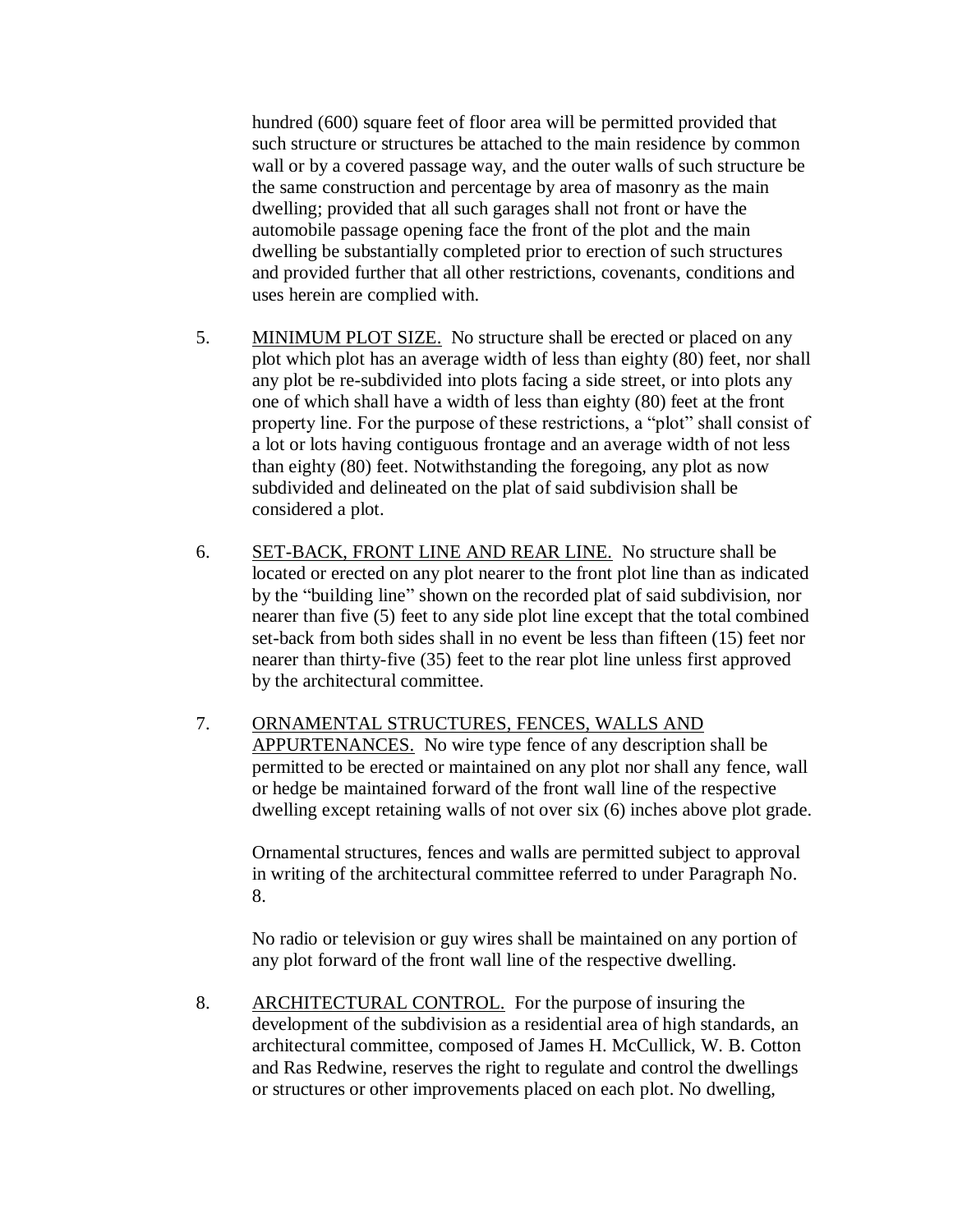wall, fence or other structure shall be placed upon such plot until the plan therefor and the plat plan have been approved in writing by the developer or the architectural committee or by an appointee of the architectural committee. Refusal of approval of the plans and specifications by the architectural committee may be based on any ground including purely aesthetic grounds which in the sole and uncontrolled discretion of the architectural committee shall seem sufficient. No alterations in the exterior appearance of any dwelling or structure shall be made without like approval. No dwelling or other structure shall remain unfinished for more than one (1) year after the same has been commenced.

- 9. ANIMALS. No animals, livestock or poultry shall be raised, bred or kept on any lot except that cats, dogs or other household pets may be kept, provided that they are not kept, bred or maintained for any commercial purposes.
- 10. CLEANLINESS. No trash, ashes or any other refuse may be thrown or dumped on any vacant plot, park or drainage area in said subdivision.
- 11. SEWAGE. No dwelling in this subdivision shall be serviced other than by a public utility sanitary system or a septic tank of not less than five hundred (500) gallon capacity with connecting drain field having not less than one hundred fifty (150) feet of lateral lines and the construction and installation thereof meeting the approval of the City/County Health Department.
- 12. GENERAL PROVISIONS. These provisions are hereby declared to be restrictions, conditions, covenants and uses running with the land and shall be fully binding on all persons acquiring property in BALCONES VILLAGE, SECTION VII, whether by descent, devise, purchase or otherwise and every person by the acceptance of title to any plot in this subdivision shall thereby agree to abide by and fully perform the foregoing restrictions, conditions, covenants and uses which shall be binding until January 1, 1987. On and after January 1, 1987, said restrictions, conditions, covenants and uses shall be automatically extended for successive periods of ten (10) years unless changed in whole or in part by a vote of three-fourths (3/4) majority of the then owners of the plots in BALCONES VILLAGE, SECTION VII, each plot to admit of one (1) vote.
- 13. PENALTY PROVISIONS. If any person or persons shall violate or attempt to violate any of the above restrictions, conditions, covenants and uses, it shall be lawful for any other person or persons owning any of the plots in BALCONES VILLAGE, SECTION VII, to prosecute proceedings in law or in equity against the person or persons violating or attempting such violation to prevent him or them from so doing, or to recover